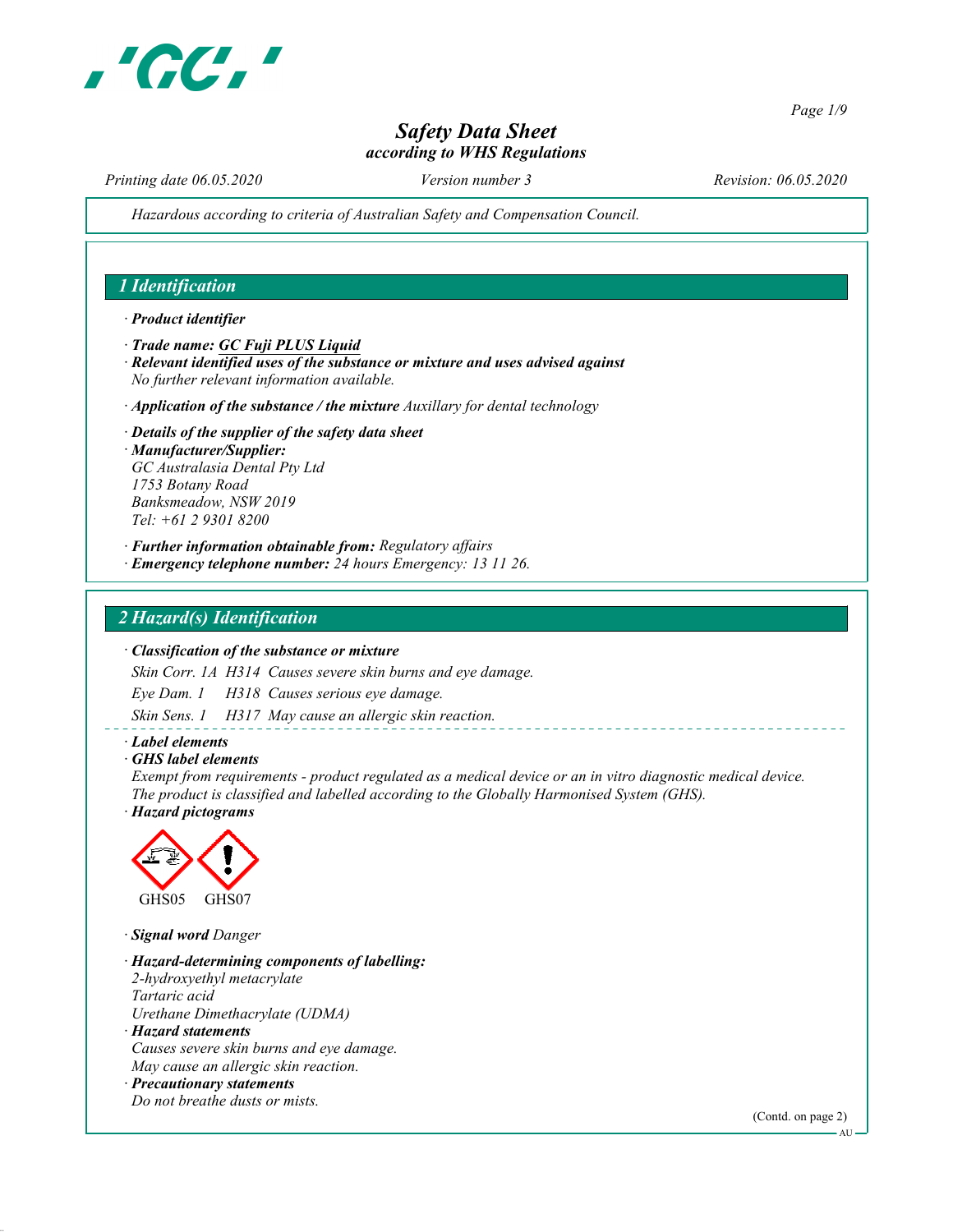Printing date 06.05.2020 Version number 3 Revision: 06.05.2020

## Trade name: GC Fuji PLUS Liquid

(Contd. of page 1)

Wear protective gloves/protective clothing/eye protection/face protection. IF ON SKIN (or hair): Remove/Take off immediately all contaminated clothing. Rinse skin with water/shower. IF IN EYES: Rinse cautiously with water for several minutes. Remove contact lenses, if present and easy to do. Continue rinsing.

Immediately call a POISON CENTER/doctor.

Specific treatment (see on this label).

Take off contaminated clothing and wash it before reuse.

Store locked up.

Dispose of contents/container in accordance with local/regional/national/international regulations.

- · Other hazards
- · Results of PBT and vPvB assessment
- · PBT: Not applicable.
- · vPvB: Not applicable.

## 3 Composition and Information on Ingredients

· Chemical characterisation: Mixtures

· Description:

Only substances required to be mentioned according to Annex II of regulation 1907/2006 are listed. Information on the other substances that may be present can be obtained upon request.

| · Dangerous components: |                                                                                              |             |  |
|-------------------------|----------------------------------------------------------------------------------------------|-------------|--|
|                         | 868-77-9 2-hydroxyethyl metacrylate                                                          | $25 - 50\%$ |  |
|                         | Skin Irrit. 2, H315; Eye Irrit. 2A, H319; Skin Sens. 1, H317                                 |             |  |
|                         | $\overline{9003\text{-}01\text{-}4}$ Polyacrylic acid                                        | $10 - 25\%$ |  |
|                         | Eye Irrit. 2, H319                                                                           |             |  |
|                         | 87-69-4 Tartaric acid                                                                        | $5 - 10\%$  |  |
|                         | Eye Dam. 1, H318                                                                             |             |  |
|                         | 1830-78-0 2-Hydroxy-1,3 dimethacryloxypropane                                                | $5 - 10\%$  |  |
|                         | Skin Irrit. 2, H315; Eye Irrit. 2A, H319; STOT SE 3, H335                                    |             |  |
|                         | 72869-86-4 Urethane Dimethacrylate (UDMA)                                                    | $5 - 10\%$  |  |
|                         | Skin Sens. 1, H317                                                                           |             |  |
|                         | $A$ dditional information: Ear the wording of the listed harand physeses veter to section 16 |             |  |

· Additional information: For the wording of the listed hazard phrases refer to section 16.

#### 4 First Aid Measures

· Description of first aid measures

· General information:

- Immediately remove any clothing soiled by the product.
- If symptoms persist consult doctor.

· After inhalation:

Supply fresh air. If required, provide artificial respiration. Keep patient warm. Consult doctor if symptoms persist. Take affected persons into fresh air and keep quiet.

· After skin contact: Immediately wash with water and soap and rinse thoroughly. Seek medical treatment. If skin irritation continues, consult a doctor.

#### · After eye contact:

Protect unharmed eye.

Rinse opened eye for several minutes under running water.

(Contd. on page 3)

AU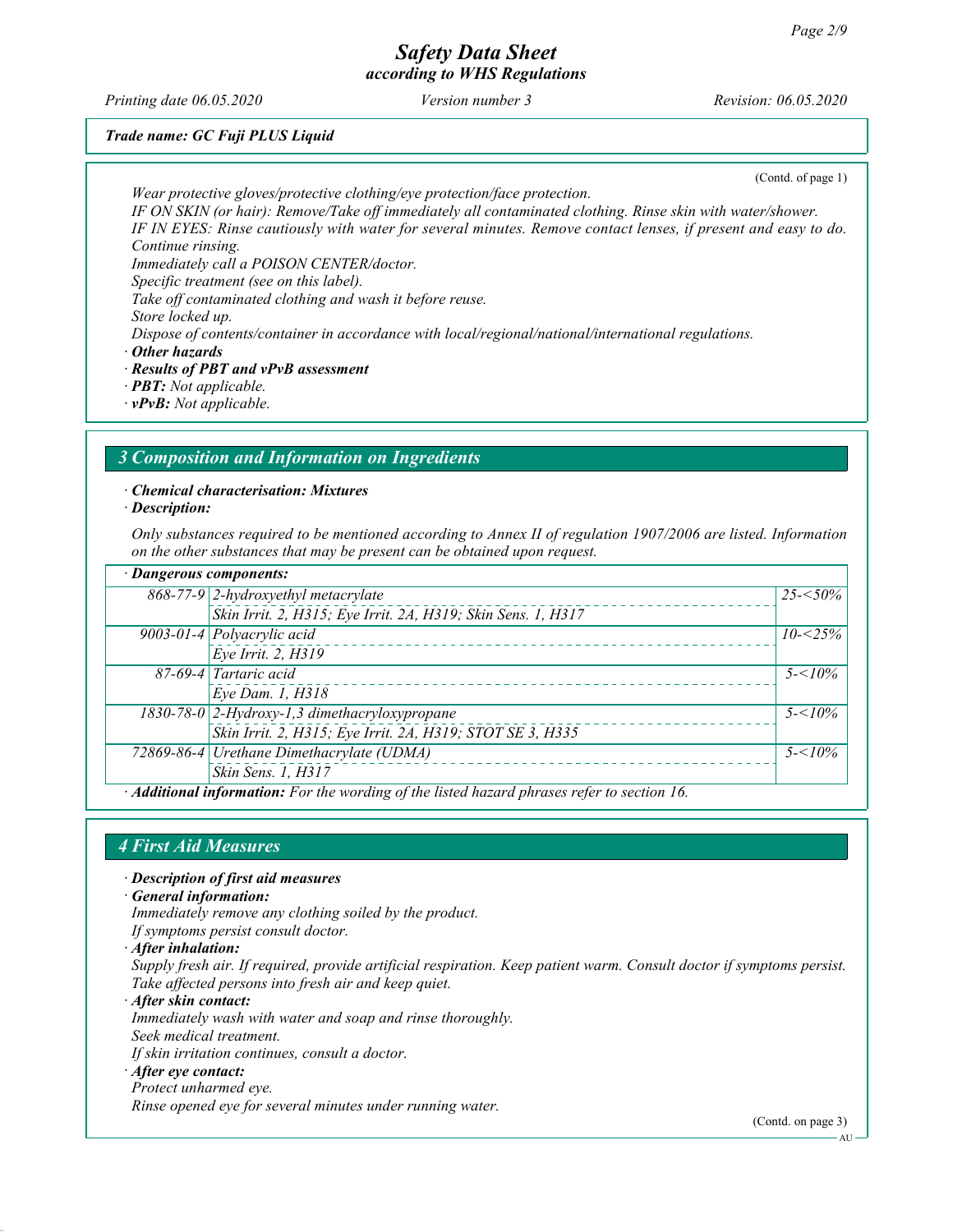Printing date 06.05.2020 Version number 3 Revision: 06.05.2020

Trade name: GC Fuji PLUS Liquid

(Contd. of page 2)

Call a doctor immediately.

· After swallowing:

Rinse out mouth and then drink plenty of water.

If symptoms persist consult doctor.

· Information for doctor:

- · Most important symptoms and effects, both acute and delayed Allergic reactions
- · Indication of any immediate medical attention and special treatment needed
- No further relevant information available.

## 5 Fire Fighting Measures

- · Extinguishing media
- · Suitable extinguishing agents:
- CO2, powder or water spray. Fight larger fires with water spray or alcohol resistant foam. Use fire extinguishing methods suitable to surrounding conditions.
- $\cdot$  For safety reasons unsuitable extinguishing agents: Water with full jet

· Special hazards arising from the substance or mixture Formation of toxic gases is possible during heating or in case of fire.

No further relevant information available.

- · Advice for firefighters
- · Protective equipment: Wear self-contained respiratory protective device.
- · Additional information

Dispose of fire debris and contaminated fire fighting water in accordance with official regulations.

#### 6 Accidental Release Measures

· Personal precautions, protective equipment and emergency procedures Remove persons from danger area. Avoid contact with the eyes and skin. Wear protective clothing. · Environmental precautions:

Do not allow product to reach sewage system or any water course. Do not allow to penetrate the ground/soil.

· Methods and material for containment and cleaning up: Use neutralising agent. Absorb liquid components with liquid-binding material.

Dispose of the material collected according to regulations.

· Reference to other sections See Section 7 for information on safe handling. See Section 8 for information on personal protection equipment. See Section 13 for disposal information.

# 7 Handling and Storage

#### · Handling:

- · Precautions for safe handling
- Ensure good ventilation/exhaustion at the workplace.
- Prevent formation of aerosols.
- Avoid contact with the eyes and skin.
- · Information about fire and explosion protection: No special measures required.

(Contd. on page 4)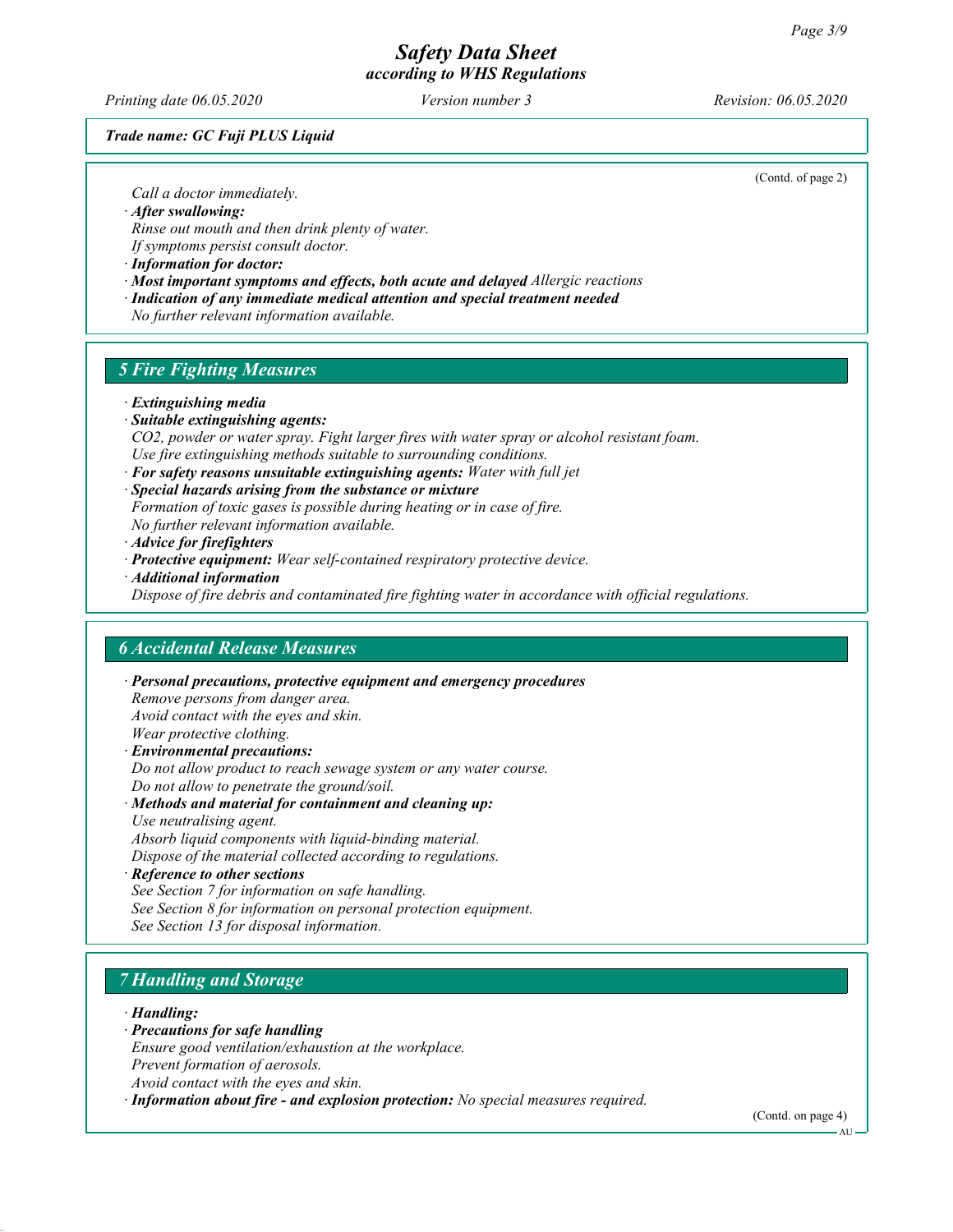Printing date 06.05.2020 Version number 3 Revision: 06.05.2020

Trade name: GC Fuji PLUS Liquid

(Contd. of page 3)

- · Conditions for safe storage, including any incompatibilities
- · Storage:
- $\cdot$  Requirements to be met by storerooms and receptacles: Store only in unopened original receptacles.
- · Information about storage in one common storage facility: Store away from foodstuffs.
- · Further information about storage conditions: Keep container tightly sealed.
- · Specific end use(s) No further relevant information available.

#### 8 Exposure controls and personal protection

- · Additional information about design of technical facilities: No further data; see item 7.
- · Control parameters
- · Ingredients with limit values that require monitoring at the workplace:

The product does not contain any relevant quantities of materials with critical values that have to be monitored at the workplace.

 $\cdot$  **Additional information:** The lists valid during the making were used as basis.

#### · Exposure controls

- · Personal protective equipment:
- General protective and hygienic measures:
- The usual precautionary measures are to be adhered to when handling chemicals.
- Avoid contact with the eyes and skin.

Wash hands before breaks and at the end of work.

Keep away from foodstuffs, beverages and feed.

- Immediately remove all soiled and contaminated clothing
- · Respiratory protection: Suitable respiratory protective device recommended.
- · Protection of hands:



Protective gloves

· Material of gloves

The selection of the suitable gloves does not only depend on the material, but also on further marks of quality and varies from manufacturer to manufacturer. As the product is a preparation of several substances, the resistance of the glove material can not be calculated in advance and has therefore to be checked prior to the application. Penetration time of glove material

- The exact break through time has to be found out by the manufacturer of the protective gloves and has to be observed.
- Eye protection:



Tightly sealed goggles

## 9 Physical and Chemical Properties

- · Information on basic physical and chemical properties
- **General Information**
- · Appearance:

Form: Fluid

(Contd. on page 5)

AU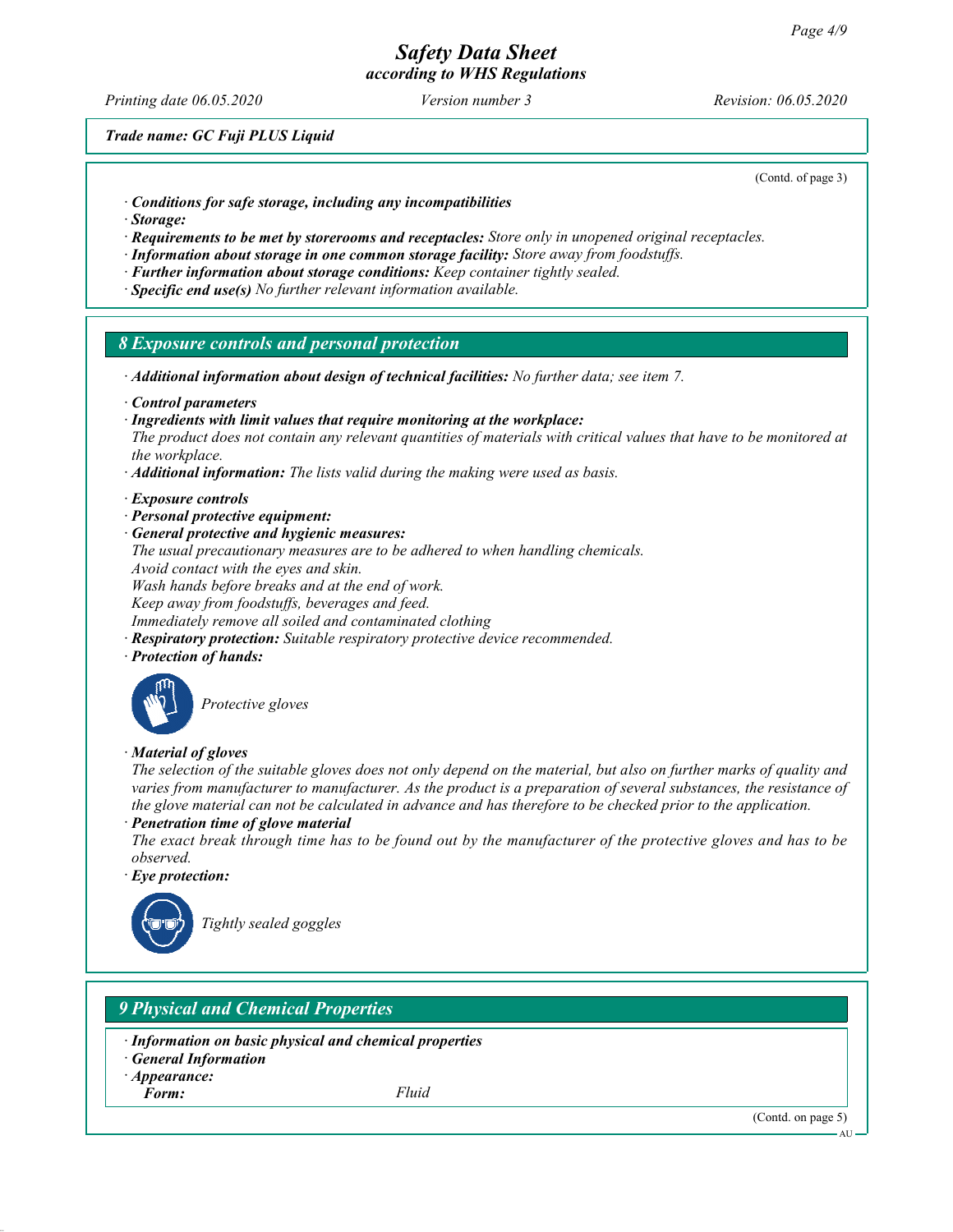Printing date 06.05.2020 Version number 3 Revision: 06.05.2020

Trade name: GC Fuji PLUS Liquid

|                                                               |                                               | (Contd. of page 4) |
|---------------------------------------------------------------|-----------------------------------------------|--------------------|
| Colour:                                                       | Light yellow                                  |                    |
| Odour:                                                        | <b>Odourless</b>                              |                    |
| <b>Odour threshold:</b>                                       | Not determined.                               |                    |
| $\cdot$ pH-value at 20 °C (68 °F):                            | 1.9                                           |                    |
| · Change in condition<br><b>Melting point/freezing point:</b> | Undetermined.                                 |                    |
| Initial boiling point and boiling range: Undetermined.        |                                               |                    |
| · Flash point:                                                | Not applicable.                               |                    |
| · Flammability (solid, gas):                                  | Not applicable.                               |                    |
| · Ignition temperature:                                       | Undetermined.                                 |                    |
| · Decomposition temperature:                                  | Not determined.                               |                    |
| · Auto-ignition temperature:                                  | Product is not selfigniting.                  |                    |
| <b>Explosive properties:</b>                                  | Product does not present an explosion hazard. |                    |
| · Explosion limits:                                           |                                               |                    |
| Lower:                                                        | Not determined.                               |                    |
| <b>Upper:</b>                                                 | Not determined.                               |                    |
| · Vapour pressure:                                            | Not determined.                               |                    |
| $\cdot$ Density:                                              | Not determined.                               |                    |
| · Relative density                                            | Not determined.                               |                    |
| · Vapour density                                              | Not determined.                               |                    |
| · Evaporation rate                                            | Not determined.                               |                    |
| · Solubility in / Miscibility with                            |                                               |                    |
| water:                                                        | Insoluble.                                    |                    |
| · Partition coefficient: n-octanol/water:                     | Not determined.                               |                    |
| · Viscosity:                                                  |                                               |                    |
| Dynamic:                                                      | Not determined.                               |                    |
| Kinematic:                                                    | Not determined.                               |                    |
| · Solvent content:                                            |                                               |                    |
| <b>Organic solvents:</b>                                      | $0.0\%$                                       |                    |
| Water:                                                        | 25.0%                                         |                    |
| $VOC$ (EC)                                                    | 0.0 g/l                                       |                    |
| Other information                                             | No further relevant information available.    |                    |

# 10 Stability and Reactivity

· Reactivity No further relevant information available.

- · Chemical stability
- · Thermal decomposition / conditions to be avoided: No decomposition if used according to specifications.
- · Possibility of hazardous reactions No dangerous reactions known.
- · Conditions to avoid No further relevant information available.
- · Incompatible materials: No further relevant information available.

(Contd. on page 6)

AU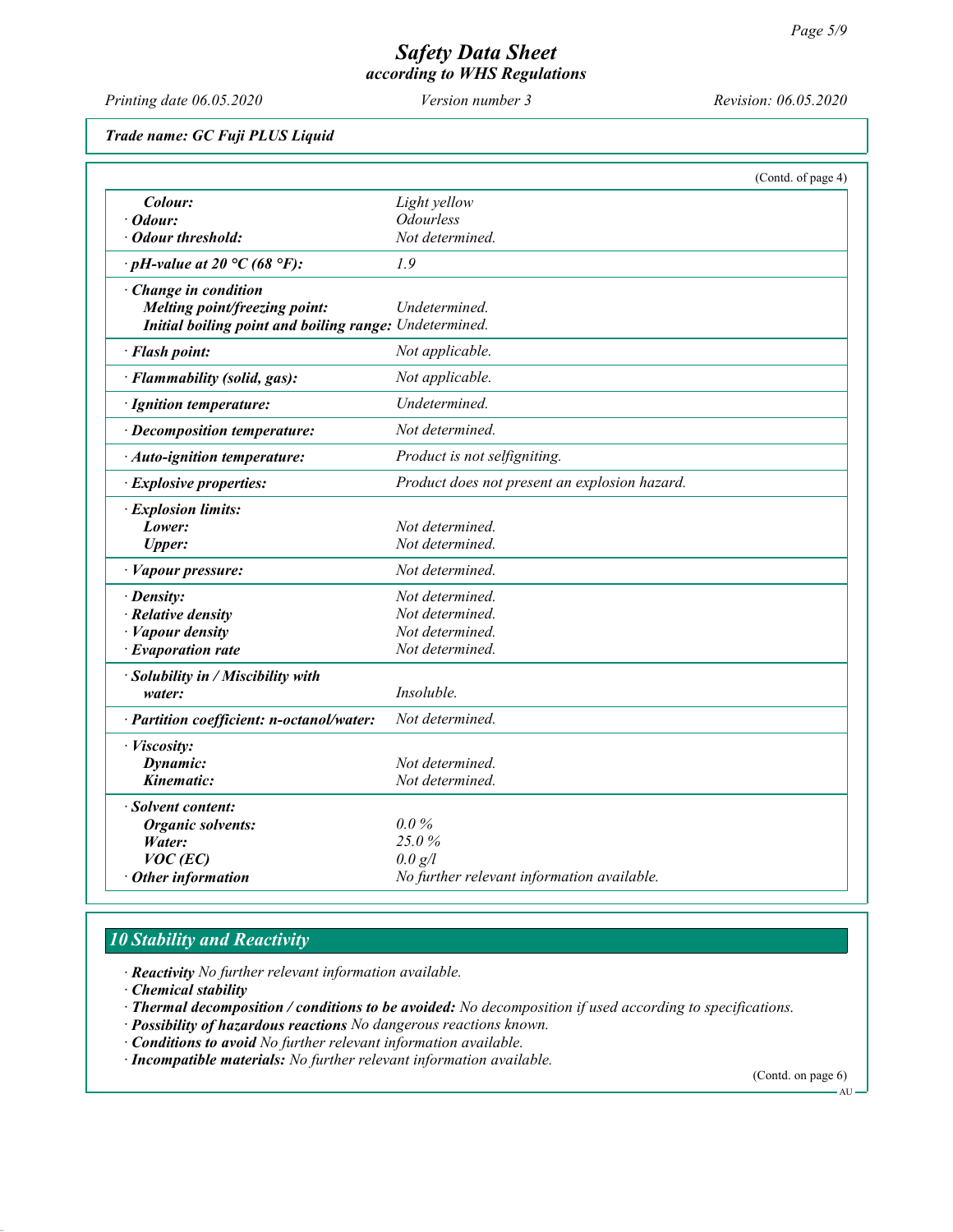# Safety Data Sheet

according to WHS Regulations

Printing date 06.05.2020 Version number 3 Revision: 06.05.2020

(Contd. of page 5)

Trade name: GC Fuji PLUS Liquid

· Hazardous decomposition products: No dangerous decomposition products known.

## 11 Toxicological Information

· Information on toxicological effects

· Acute toxicity

· LD/LC50 values relevant for classification:

72869-86-4 Urethane Dimethacrylate (UDMA)

Oral LD50 >5,000 mg/kg (rat female) (OECD 401)

- · Primary irritant effect:
- · Skin corrosion/irritation Strong caustic effect on skin and mucous membranes.
- · Serious eye damage/irritation Strong caustic effect.

Strong irritant with the danger of severe eye injury.

· Respiratory or skin sensitisation Sensitisation possible through skin contact.

· Additional toxicological information:

The product shows the following dangers according to the calculation method of the General EU Classification Guidelines for Preparations as issued in the latest version: Corrosive

· Repeated dose toxicity No further relevant information available.

· CMR effects (carcinogenity, mutagenicity and toxicity for reproduction) No further relevant information available.

## 12 Ecological Information

· Toxicity

· Aquatic toxicity:

72869-86-4 Urethane Dimethacrylate (UDMA)

 $EC50/48h$  (static)  $|>1.2$  mg/l (daphnia magna) (OECD 202)

Persistence and degradability No further relevant information available.

- · Behaviour in environmental systems:
- · Bioaccumulative potential No further relevant information available.
- · Mobility in soil No further relevant information available.
- · Additional ecological information:

· General notes:

Must not reach sewage water or drainage ditch undiluted or unneutralised.

Rinse off of bigger amounts into drains or the aquatic environment may lead to decreased pH-values. A low pHvalue harms aquatic organisms. In the dilution of the use-level the pH-value is considerably increased, so that after the use of the product the aqueous waste, emptied into drains, is only low water-dangerous.

Do not allow undiluted product or large quantities of it to reach ground water, water course or sewage system.

- · Results of PBT and vPvB assessment
- · PBT: Not applicable.
- · vPvB: Not applicable.
- · Other adverse effects No further relevant information available.

(Contd. on page 7)

AU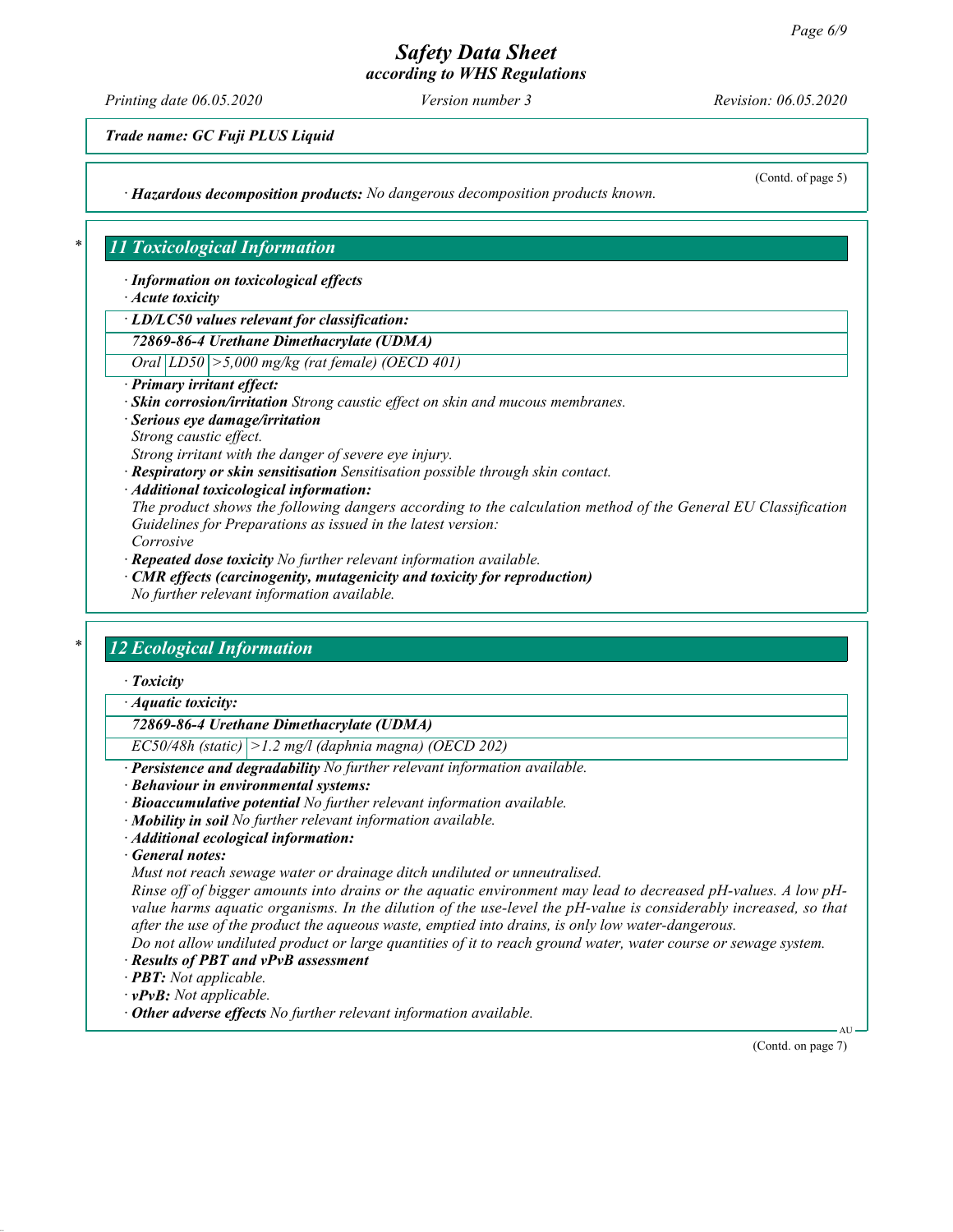Printing date 06.05.2020 Version number 3 Revision: 06.05.2020

Trade name: GC Fuji PLUS Liquid

(Contd. of page 6)

# 13 Disposal considerations

· Waste treatment methods

· Recommendation

Must not be disposed together with household garbage. Do not allow product to reach sewage system.

- · Uncleaned packaging:
- · Recommendation: Disposal must be made according to official regulations.

| $\cdot$ UN-Number                                   |                                                                                |
|-----------------------------------------------------|--------------------------------------------------------------------------------|
| ADG, IMDG, IATA                                     | UN3265                                                                         |
| $\cdot$ UN proper shipping name                     |                                                                                |
| $\cdot$ ADG                                         | 3265 CORROSIVE LIQUID, ACIDIC, ORGANIC, N.O.S.                                 |
| · IMDG, IATA                                        | (Polyacrylic acid, Tartaric acid)<br>CORROSIVE LIQUID, ACIDIC, ORGANIC, N.O.S. |
| · Transport hazard class(es)                        |                                                                                |
| $\cdot$ ADG                                         |                                                                                |
|                                                     |                                                                                |
|                                                     |                                                                                |
|                                                     |                                                                                |
| · Class                                             | 8 (C3) Corrosive substances.                                                   |
| $\cdot$ Label                                       | 8                                                                              |
| $\cdot$ IMDG, IATA                                  |                                                                                |
|                                                     |                                                                                |
| · Class                                             | 8 Corrosive substances.                                                        |
| $\cdot$ <i>Label</i>                                | 8                                                                              |
| · Packing group                                     |                                                                                |
| ADG, IMDG, IATA                                     | not regulated                                                                  |
| · Environmental hazards:                            |                                                                                |
| · Marine pollutant:                                 | N <sub>o</sub>                                                                 |
| · Special precautions for user                      | Warning: Corrosive substances.                                                 |
| · EMS Number:                                       | $F-A, S-B$                                                                     |
| · Segregation groups                                | Acids                                                                          |
| · Transport in bulk according to Annex II of Marpol |                                                                                |
| and the IBC Code                                    | Not applicable.                                                                |
| · UN "Model Regulation":                            | UN3265, CORROSIVE LIQUID, ACIDIC, ORGANIC,                                     |
|                                                     |                                                                                |

(Contd. on page 8)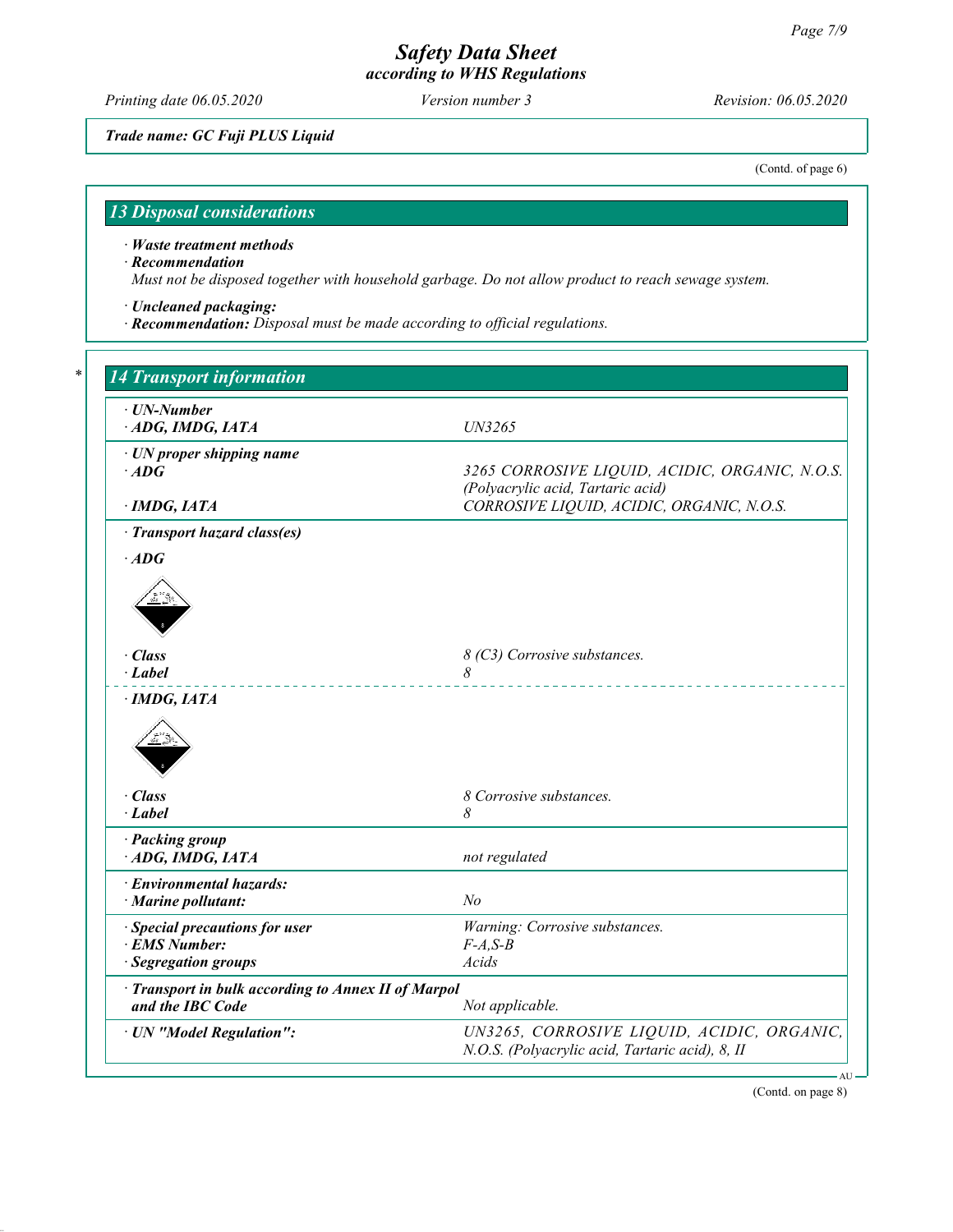Printing date 06.05.2020 Version number 3 Revision: 06.05.2020

Trade name: GC Fuji PLUS Liquid

(Contd. of page 7)

#### 15 Regulatory information

· Safety, health and environmental regulations/legislation specific for the substance or mixture

| · Australian Inventory of Chemical Substances |                                                        |  |  |  |
|-----------------------------------------------|--------------------------------------------------------|--|--|--|
|                                               | 868-77-9 2-hydroxyethyl metacrylate                    |  |  |  |
|                                               | 9003-01-4 Polyacrylic acid                             |  |  |  |
|                                               | 87-69-4 Tartaric acid                                  |  |  |  |
|                                               | 72869-86-4 Urethane Dimethacrylate (UDMA)              |  |  |  |
|                                               | 6381-92-6 Ethylene diaminetetraacetic acid sodium salt |  |  |  |
| $7732 - 18 - 5$ <i>Water</i>                  |                                                        |  |  |  |

· Standard for the Uniform Scheduling of Medicines and Poisons

None of the ingredients is listed.

· GHS label elements The product is classified and labelled according to the Globally Harmonised System (GHS). · Hazard pictograms



· Signal word Danger

· Hazard-determining components of labelling: 2-hydroxyethyl metacrylate Tartaric acid Urethane Dimethacrylate (UDMA) · Hazard statements

Causes severe skin burns and eye damage. May cause an allergic skin reaction.

· Precautionary statements

Do not breathe dusts or mists.

Wear protective gloves/protective clothing/eye protection/face protection.

IF ON SKIN (or hair): Remove/Take off immediately all contaminated clothing. Rinse skin with water/shower. IF IN EYES: Rinse cautiously with water for several minutes. Remove contact lenses, if present and easy to do. Continue rinsing.

Immediately call a POISON CENTER/doctor. Specific treatment (see on this label).

Take off contaminated clothing and wash it before reuse.

Store locked up.

Dispose of contents/container in accordance with local/regional/national/international regulations.

· Directive 2012/18/EU

- · Named dangerous substances ANNEX I None of the ingredients is listed.
- · Chemical safety assessment: A Chemical Safety Assessment has not been carried out.

#### 16 Other information

#### · Relevant phrases

H315 Causes skin irritation. H317 May cause an allergic skin reaction.

(Contd. on page 9)

**AU**